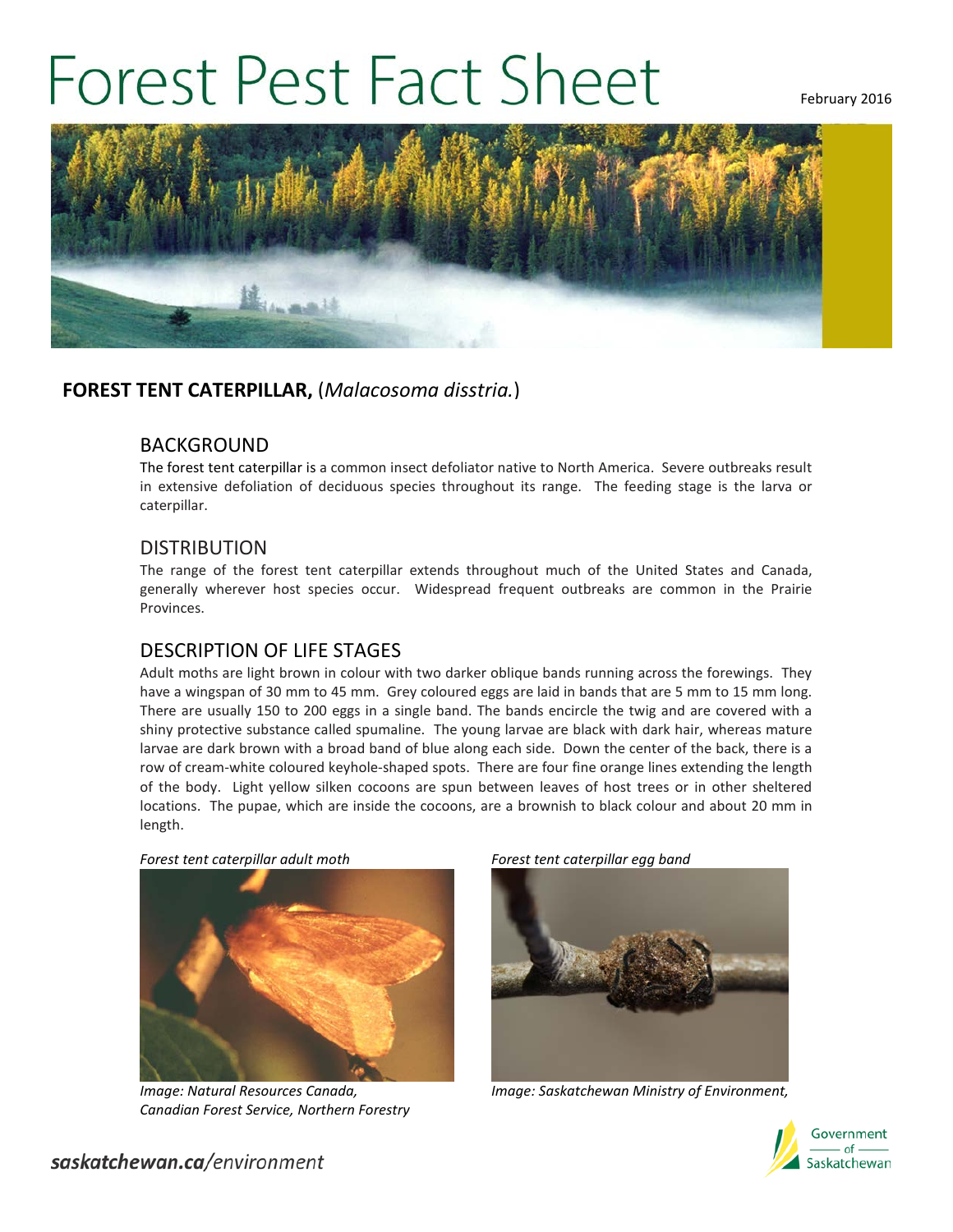#### *Centre*

*Forest tent caterpillar mature larvae*



*Image: Saskatchewan Ministry of Environment*

*Forest tent caterpillar cocoon*



*Image: Saskatchewan Ministry of Environment,*

#### HOST SPECIES

The preferred host of the forest tent caterpillar is trembling aspen. However, oak, ash, maple, birch, and many other deciduous trees and shrubs are also suitable hosts. When populations are extremely high, they may also feed on coniferous species.

### LIFE CYCLE

The forest tent caterpillar has one generation per year. Adult females lay their eggs from July to early August. First instar larvae develop inside the eggs within three weeks. These larvae overwinter in the eggs and hatch in spring. Hatching from the eggs coincides with bud development on host trees. The young larvae feed in colonies on the developing leaves. Unlike other species of tent caterpillars, they do not construct distinct tents. Rather, they spin silken threads along which they travel. Larvae often cluster together while resting or during molting. The greatest amount of feeding occurs in the fifth instar when a single larva may consume up to seven leaves. In this stage, the larvae migrate in search of new food supplies or suitable cocooning sites. There are five larval instars. After five to eight weeks of feeding, the larvae spin silken cocoons from mid-June to mid-July. The pupal stage is normally ten days. Adults emerge in mid to late July, mate and lay their eggs. Adults live for five to ten days. They are active fliers and can be carried for several hundred kilometers on air currents.

## SIGNS, SYMPTOMS AND DAMAGE

Widespread forest tent caterpillar outbreaks tend to occur at intervals of six to 16 years. Depending on larval numbers, feeding can result in light thinning of foliage to complete defoliation. Substantial growth loss results from severe defoliation. Trees that are completely defoliated will produce a second set of leaves. When populations are high and trees are completely defoliated, larvae migrate on mass searching for food and pupation sites. This migration is considered a major nuisance in residential and recreation areas. Following two or more years of severe defoliation there is a general decline in tree vigour leading to twig and branch dieback. After three or four consecutive years of complete defoliation, trees become weakened, rendering them more susceptible to secondary insects and diseases. However, widespread tree mortality does not normally occur since outbreaks seldom last more than three years.



*mage[: www.bugwood.org](http://www.bugwood.org/)*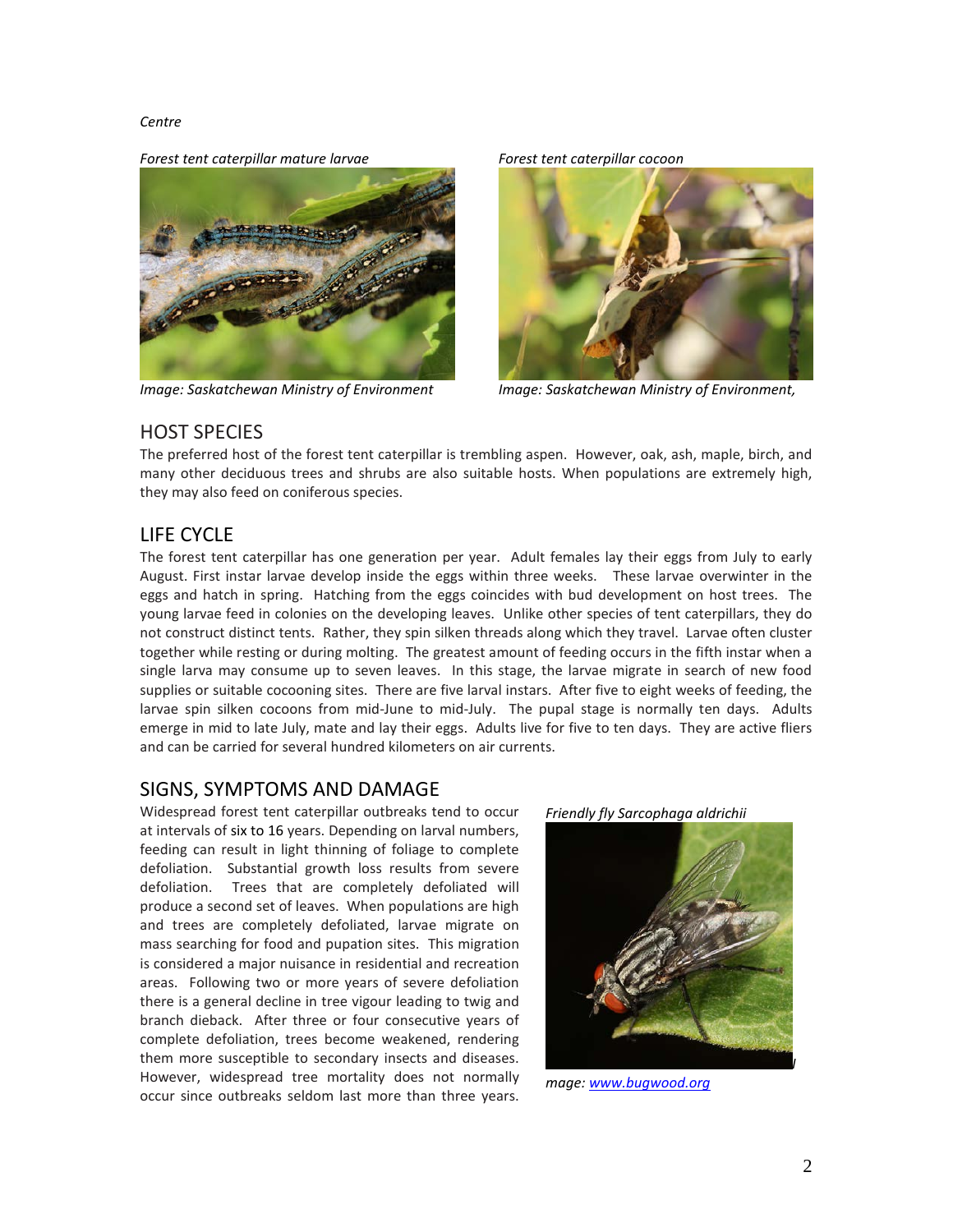Forest tent caterpillar populations are controlled by a variety of natural biotic and abiotic factors including environmental conditions, food quality and quantity, and the effect of parasites, predators and pathogens. An exhausted food supply due to high population levels and late spring frosts, which destroy foliage, can cause mass starvation. Pathogens including Bacterial and viral infection can also bring about a rapid collapse in outbreak populations. Flesh flies, in particular the "friendly fly" *Sarcophaga aldrichii* is a common parasite of the forest tent caterpillar and is instrumental in contributing to population collapse. Adult flesh flies lay live maggots on forest tent caterpillar cocoons. The maggots burrow through the silken case to feed on the pupae.

*Forest tent caterpillar severe defoliation*



*Image: Saskatchewan Ministry of Environment*

### MANAGEMENT PRESCRIPTIONS

Control of forest tent caterpillar outbreaks in commercial forests is not considered necessary since widespread tree mortality does not occur. However, control programs have been implemented in high use recreation areas for aesthetic reasons and to reduce the nuisance of migrating larvae. The chemical insecticides, carbaryl, dylox, malathion 50 EC, and orthene are registered for tent caterpillar control. The biological insecticide, *Bacillus thuringiensis kurstaki*, the insect growth hormone analog tebufenozide, and some pyrethroid insecticides are also registered. Insecticide spraying should be carried out in late May or early June when leaves are flushing and the larvae are in the second or third instar. In all cases, safety precautions must be taken and label instructions must be followed.

## REFERENCES FOR ADDITIONAL INFORMATION

Forest tent caterpillar Harold O. Batzer and Robert C. Morris